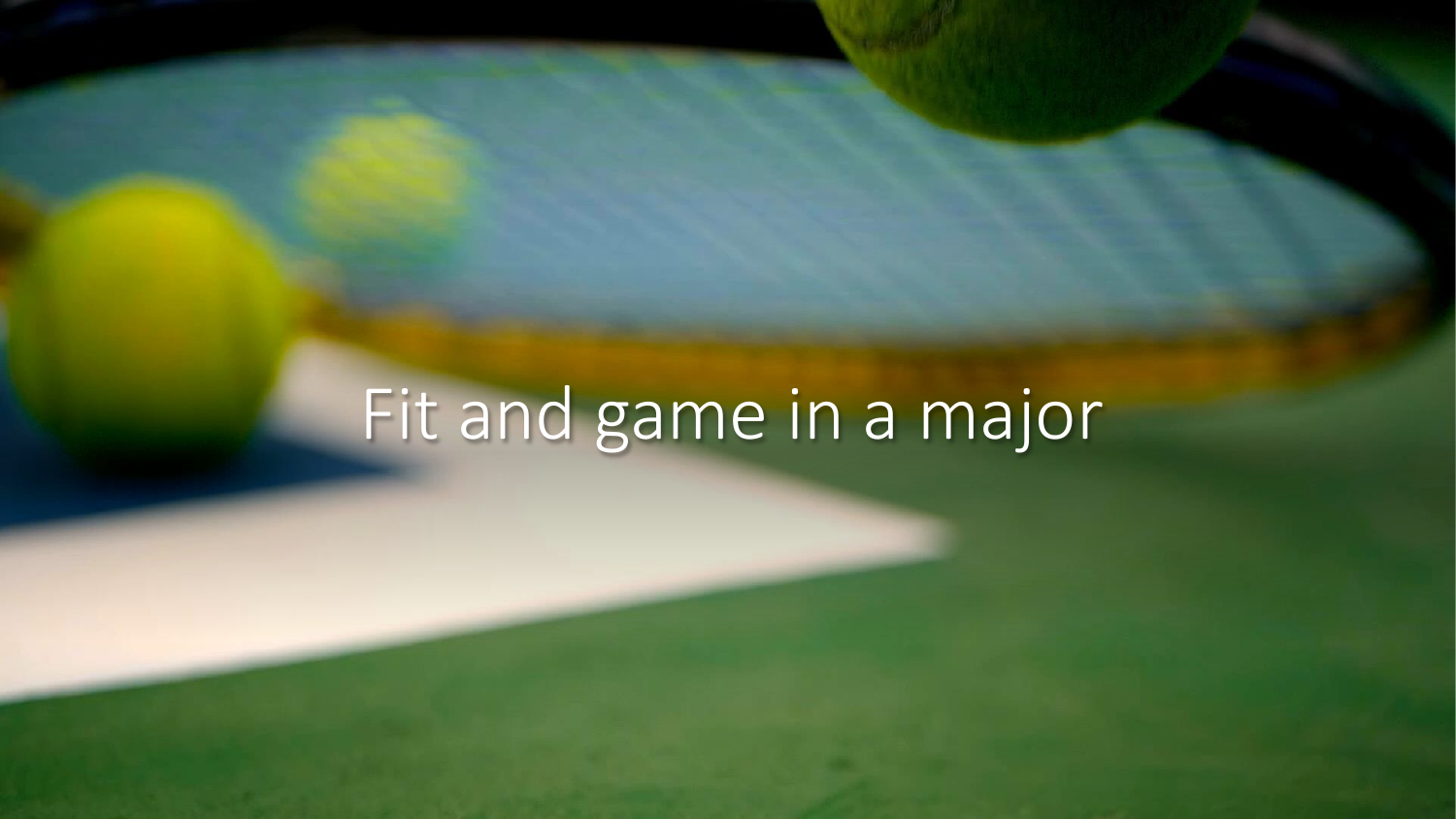# Key concepts



#### **Bridge is a pairs game – you need to work together**



**Bidding is way of providing information to your partner**

Be consistent

Know your system – you don't have to play fancy things! Agree with your partner on what you are going to play



#### **Bidding is conversation**

What is partner trying to tell me? What do I want to tell partner?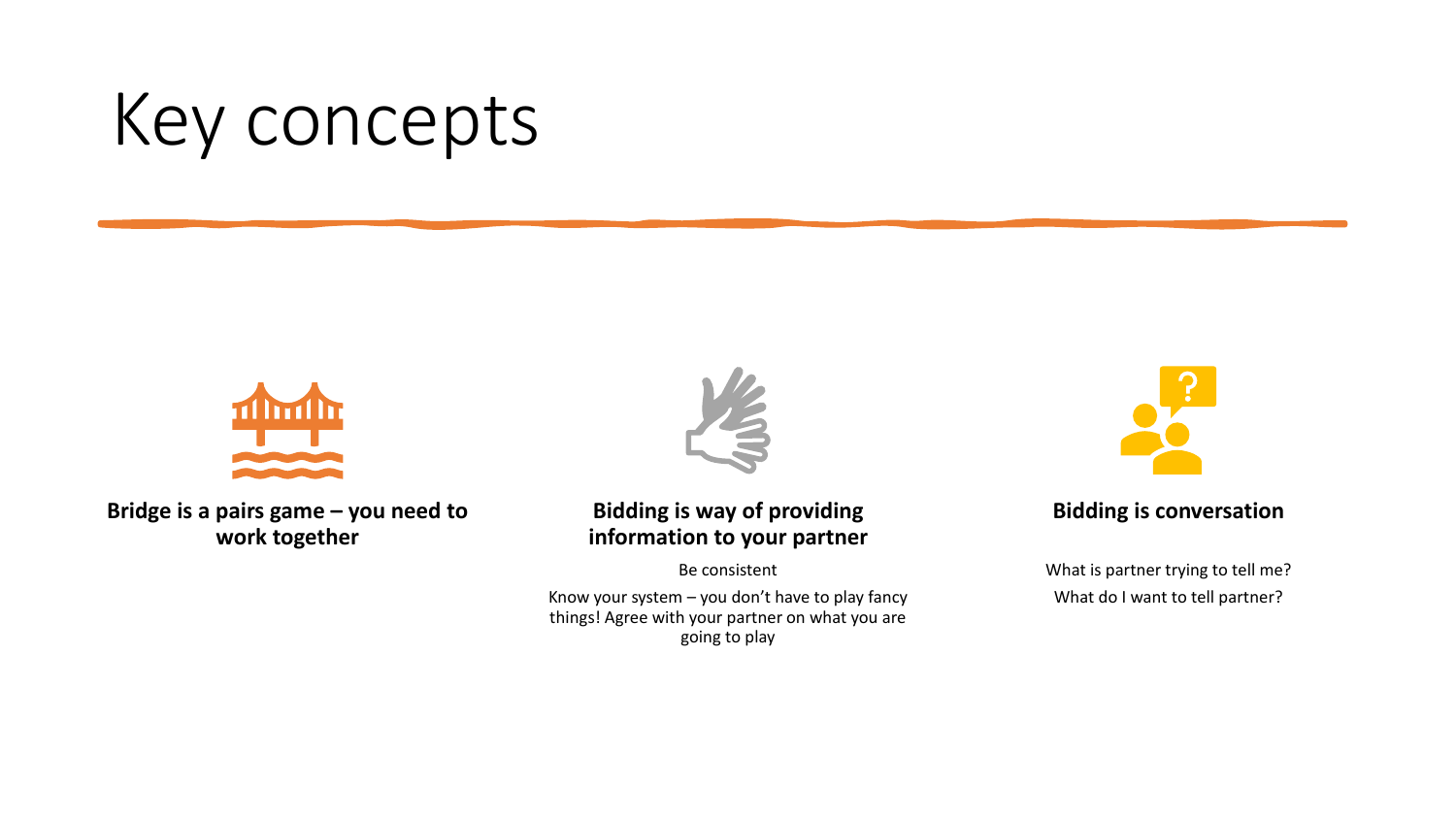| A853<br>$\vee 85$<br>$\bullet$ Q 54<br>$+8743$ |                                    |      |           |  |
|------------------------------------------------|------------------------------------|------|-----------|--|
| West                                           | North East South<br>$1 \spadesuit$ | Pass | $\cdot$ ? |  |

### Tips - Bidding with a fit when partner opens a major

- 26+ total points (high card points + shortages) = game. Games score more than part scores. If there is a game, you should bid it.
- If you have a fit in a major, always bid it.
- 1♦ says "I've got 13+ high card points and 5+ spades"
- When partner bids 1♠ with 3 spades respond:
	- 2♠ with 6 to 9 total points "I don't have enough for game for game. What do you think?"
	- 3♦ with 10 to 12 total points "We might have enough for game. What do you think?"
	- 4♠ with 13+ total points "We have enough for game. Maybe more! What do you think?"
- The opening bidder decides what to do.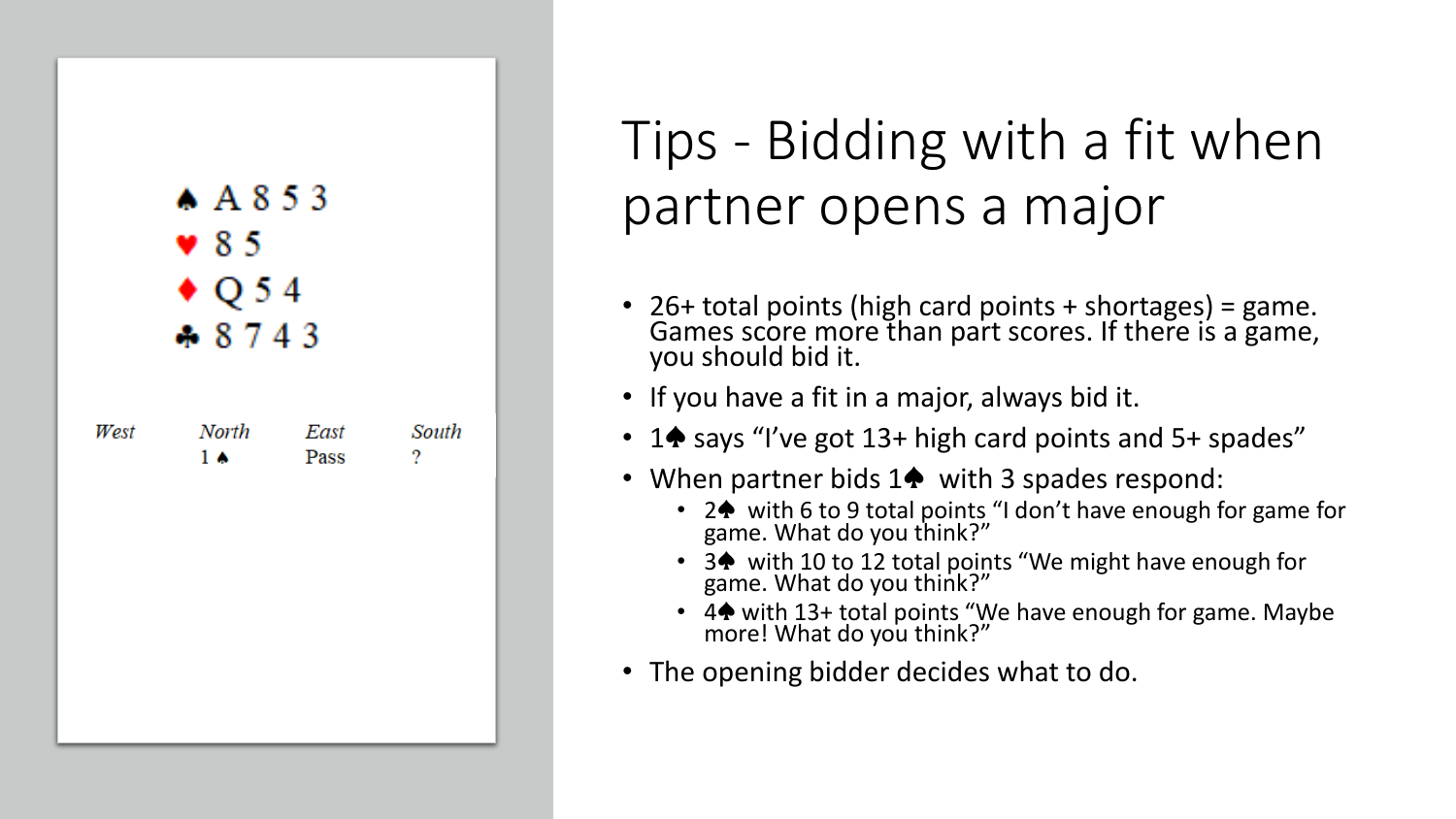### А3  $\bullet$  Q J 10 9 8  $*$  AK65  $*096$

North East South West Pass  $1 \triangle$ Pass 9

Tips - partner opens a major and I have the other major

- Partner opens  $1\blacktriangledown$ .
	- Bid 1♦ "I haven't got 3 hearts, have you got 4 spades to go with mine?"
- Partner opens 1♠.
	- Responding  $2 \vee$  shows 5 hearts and  $10+$  points. "I don't have 3S, I don't have 4C or 4D"
	- Responding 2 $\bullet$  to 1 $\bullet$  always shows 5 hearts. This means that opener can support hearts with 3.

If partner opens and you change suit:

- partner must bid again as your hand is not limited
- you decide the final contract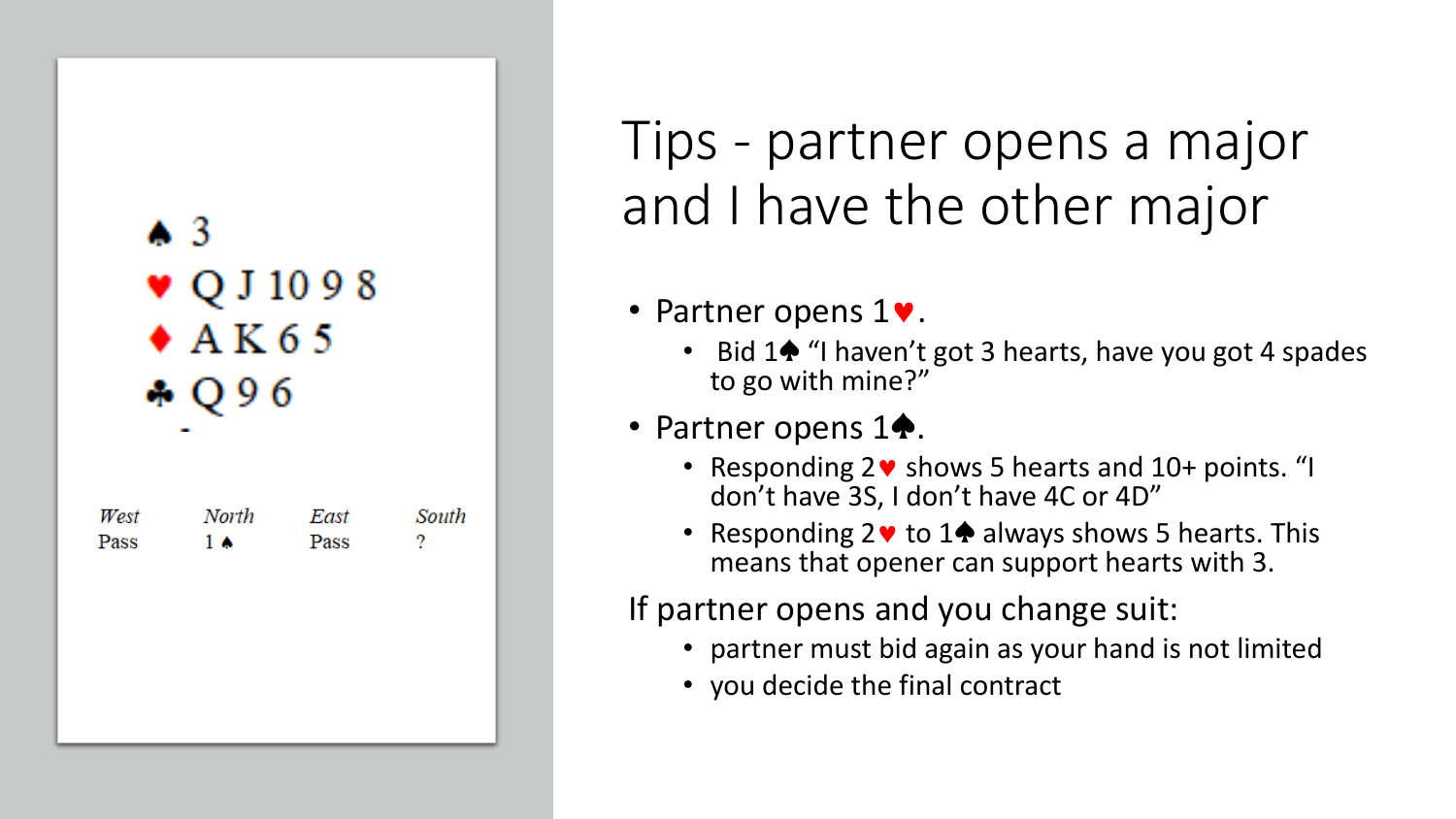

## Tips – partner opens a minor and I have a major

- Bid the major as partner might four cards in the suit. Opener's bid of a minor says "I don't have a 5 card major"
- Changing suit forces opener to bid again
- After opener's rebid you can describe your hand further
- You decide the final contract
- South is interested in game and should bid  $2 \cdot 4$  "I have 5 spades, do you have 3?" If North has 3 hearts they will support. This is a delayed raise.
- When should South bid 2♠? When they have 6 of the suit!